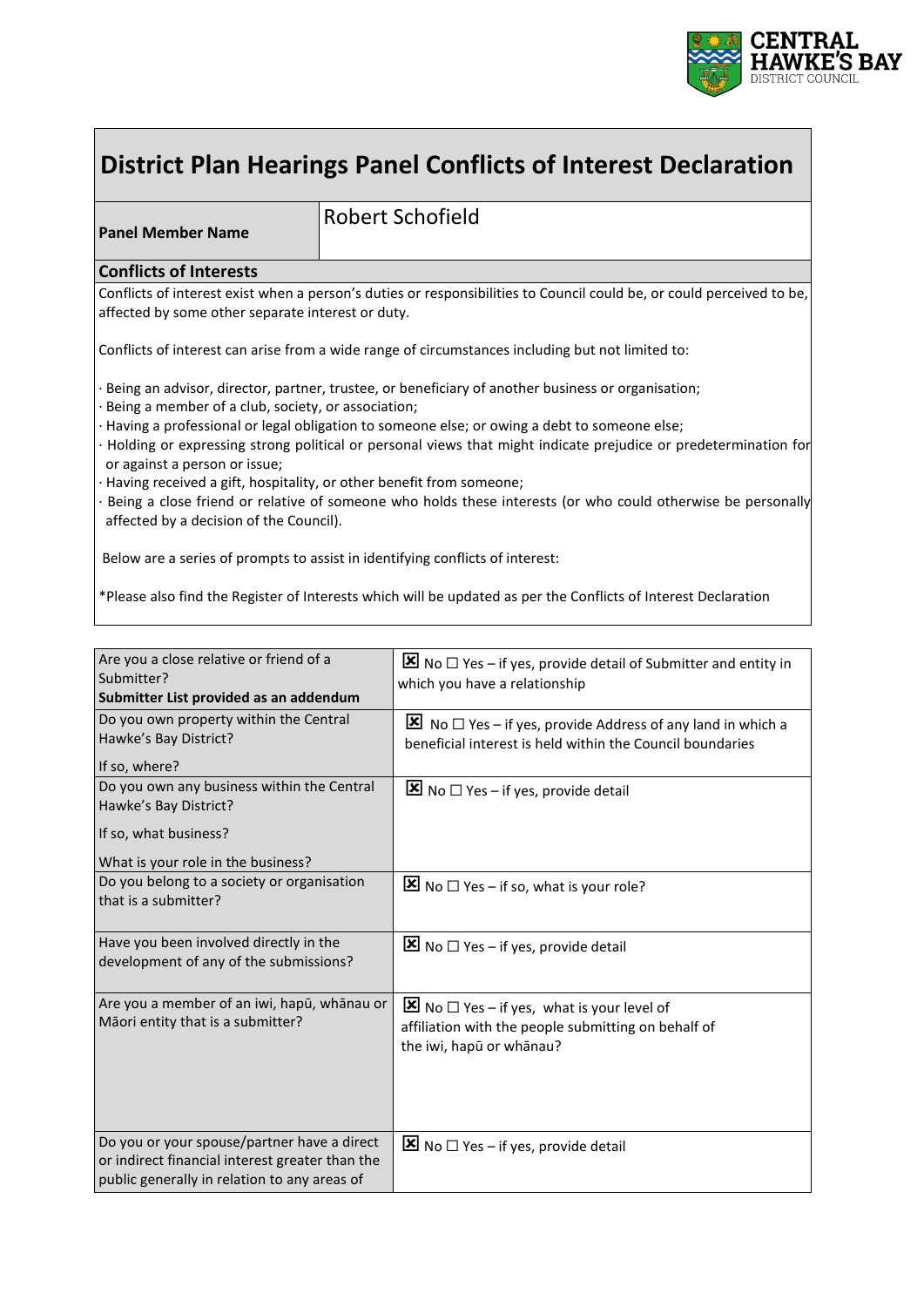

| land requested within submissions for<br>rezoning?                                                                                                                                                       |                                        |
|----------------------------------------------------------------------------------------------------------------------------------------------------------------------------------------------------------|----------------------------------------|
| [Note: This is generally not a requirement for<br>a District Plan review hearing, but it is still<br>good to have it identified on the register]                                                         |                                        |
| Is any property or business that you or a<br>family member have a financial interest in,<br>located within or is in the immediate vicinity<br>of a property proposed for rezoning in the<br>submissions? | No $\Box$ Yes – if yes, provide detail |

*Note: Recording 'yes' on this register does not predetermine the Panel member having a conflict of interest. The purpose of the register is for transparency regarding potential conflicts of interest.*

| 12 Sufld                            |  |
|-------------------------------------|--|
| Signed:                             |  |
| Date: 2 <sup>nd</sup> December 2021 |  |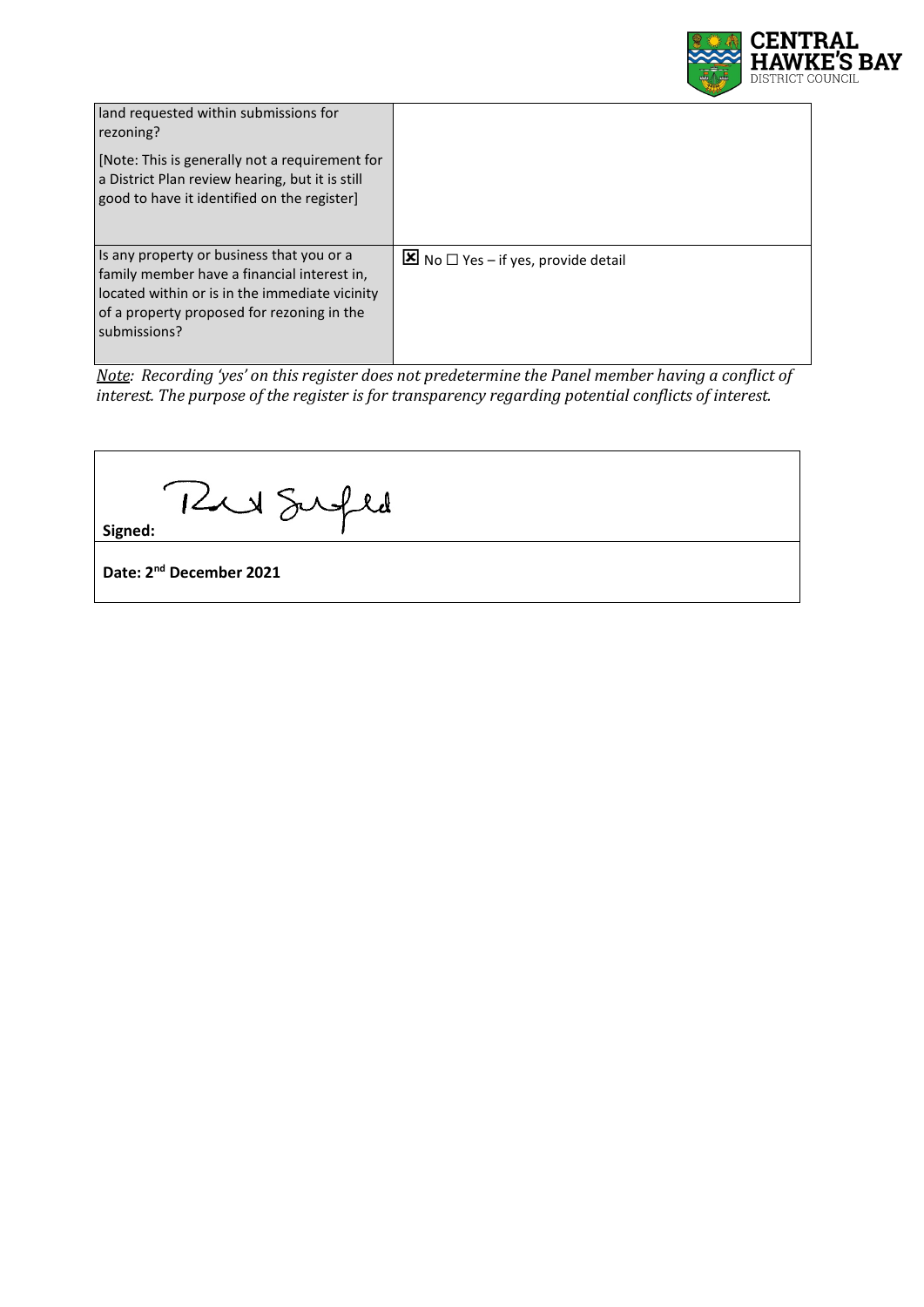

| <b>S89 Central Hawke's</b><br><b>Bay District Council</b>                        | Robert Schofield - Appointed by District<br>Council as Hearing Panel Chair for the District<br><b>Plan Review</b>                                                                                                                                                                                                                                                                                                                        | Note on this Register - no<br>other action required.                               |
|----------------------------------------------------------------------------------|------------------------------------------------------------------------------------------------------------------------------------------------------------------------------------------------------------------------------------------------------------------------------------------------------------------------------------------------------------------------------------------------------------------------------------------|------------------------------------------------------------------------------------|
| S97 / FS20 Ara<br>Poutama Aotearoa<br><b>Department of</b><br><b>Corrections</b> | Robert Schofield - Boffa Miskell has provided<br>resource management and planning advice to<br>this submitter for many years, primarily through<br>its Tauranga and Christchurch offices. Robert<br>Schofield has not directly assisted or been<br>involved in any Department of Corrections matter<br>for approximately ten years, and was not<br>involved in preparing this submission.                                                | Will take no part in hearing<br>this submission or<br>deliberations concerning it. |
| <b>FS1 Tukituki Water</b><br><b>Security Project</b>                             | Robert Schofield - Boffa Miskell is providing<br>freshwater ecological advice to this group, to<br>support future resource consent application to<br>Hawke's Bay Regional Council for regional<br>consents                                                                                                                                                                                                                               | Note on this Register - no<br>other action required.                               |
| S129 / FS23 Käinga<br>Ora - Homes and<br><b>Communities</b>                      | Robert Schofield - Boffa Miskell is providing<br>landscape and urban design to this organisation<br>on projects elsewhere in New Zealand, but none<br>in Central Hawke's Bay. Boffa Miskell is not<br>involved in any policy work for the organisation or<br>making submissions on Plans. Robert Schofield<br>has not been involved in any work for Kainga<br>Ora.                                                                       | Note on this Register - no<br>other action required.                               |
| <b>Various</b><br>organisations                                                  | Robert Schofield - It is possible that Boffa<br>Miskell may have provided services elsewhere in<br>New Zealand for various other organisations that<br>have submitted on the District Plan review for<br>which Robert Schofield is unaware. Boffa Miskell<br>is not involved in any policy work for the other<br>organisations that have submitted and Robert<br>Schofield has not been involved in any work for<br>those organisations. | Note on this Register - no<br>other action required.                               |
|                                                                                  |                                                                                                                                                                                                                                                                                                                                                                                                                                          |                                                                                    |